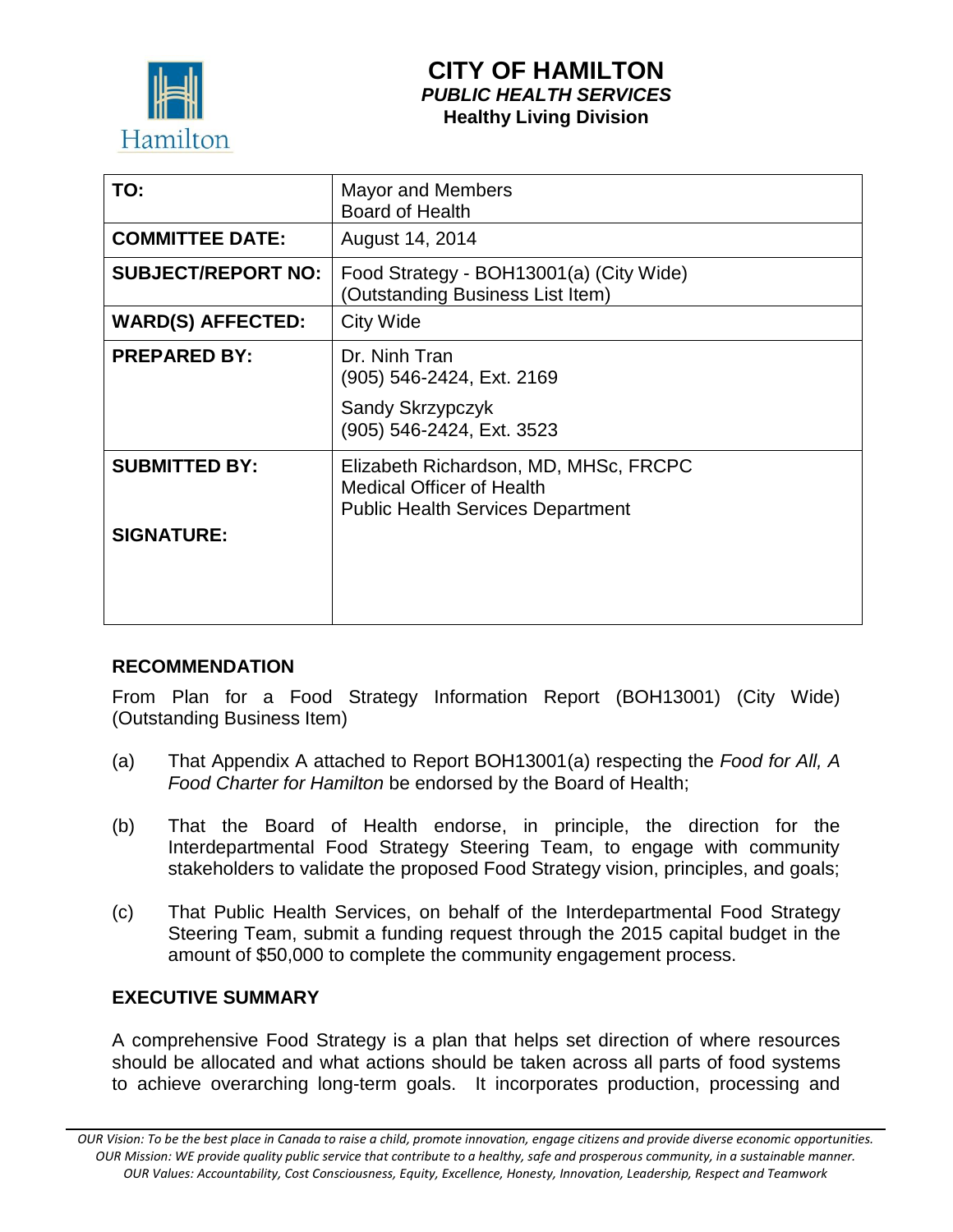distribution, buying and selling, consumption and food waste management, and is a best practice model that is used globally and nationally.

A city-wide Interdepartmental Food Strategy Steering Team (IFSST) was formed in July 2013 in response to a Motion directing Public Health Services (PHS) to report on how a comprehensive Food Strategy could be developed to prioritize responses to food insecurity in the short-term, while simultaneously building in actions to ensure a sustainable food system for all in the community. Historically, Council received several funding requests for "stand-alone or one-off" food programs and actions that may not be sustainable or supported by evidence based best practices.

To date, the IFSST has:

- Completed an internal departmental environmental scan of current food initiatives that the City allocates resources to.
- Determined that there are many components within the food system that Hamilton is addressing; however, there are also a number of gaps and opportunities to shift what we are currently doing, how we can be innovative, and build on community assets.
- Provided input into the *Food for All, A Food Charter for Hamilton.*
- Drafted the proposed Food Strategy vision, principles and goals, based on a review of innovative best practice approaches across four major Canadian cities, the Hamilton context, and the internal departmental environmental scan.

To complete the Food Strategy, stakeholder consultation is required to get feedback and validation of the proposed vision, principles, goals, and reaffirm the vision and principles in the Food Charter. In addition, input is needed from a broad range of individuals and organizations on how to prioritize existing resources given the City's immediate needs and capacity and to prioritize actions over the long-term. Community stakeholders' input and support will ultimately improve the sustainability and effectiveness of Hamilton's Food Strategy.

# *Alternatives for Consideration – See Page 9*

# **FINANCIAL – STAFFING – LEGAL IMPLICATIONS (for recommendation(s) only)**

**Financial:** \$50,000 is required to complete the community engagement process, which would include contracting a facilitator to lead the Food Strategy community engagement discussions. PHS, on behalf of the IFSST, will be submitting a request for this funding through the 2015 capital budget process.

**Staffing:** The IFSST membership includes:

 PHS: 3 representatives, which includes a staff project lead and PHS management support (nutritional value of food, food safety)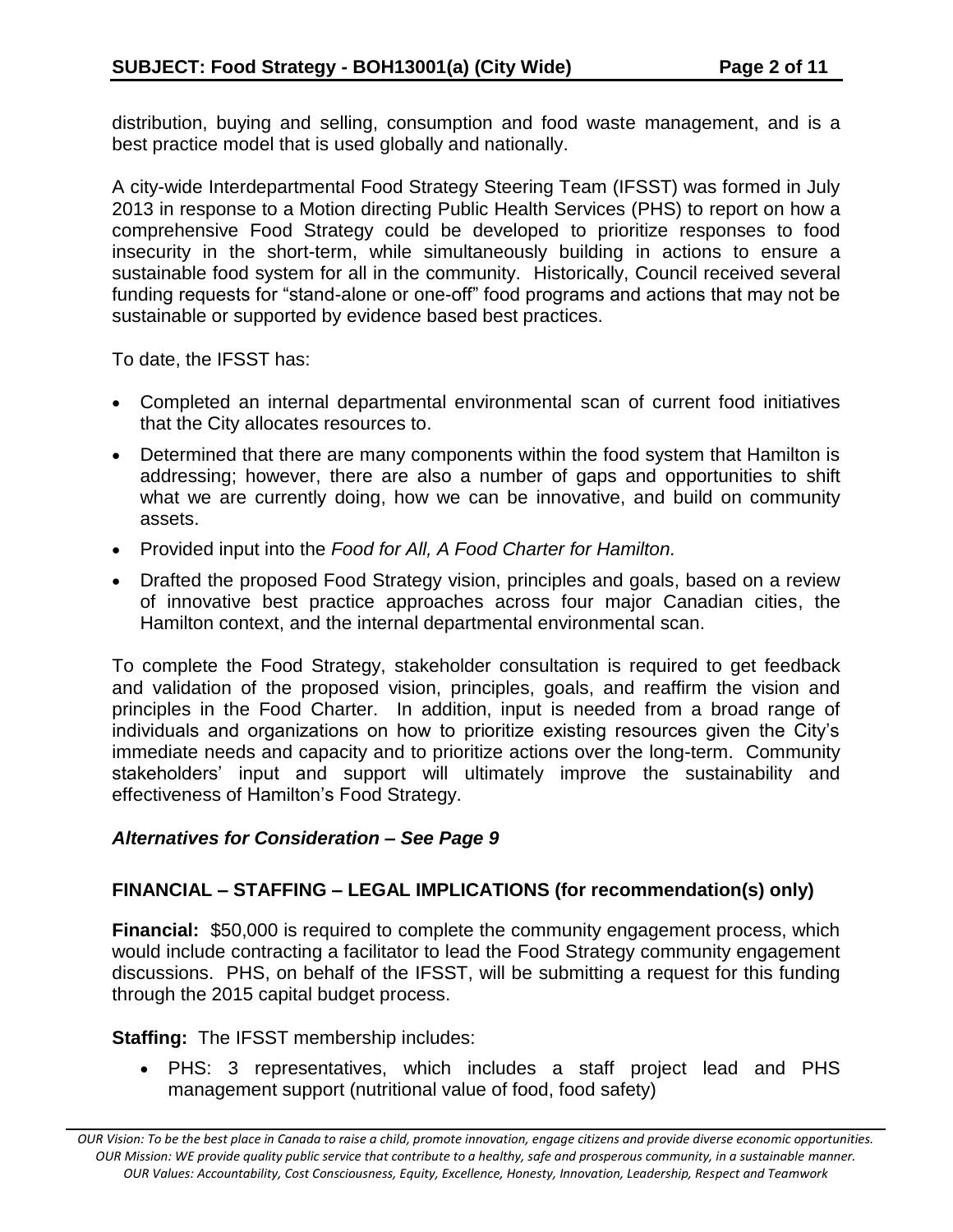- Community Services: 2 representatives (access to food, Neighbourhood Strategy)
- Public Works: 1 representative (community gardens, food waste)
- Planning and Economic Development: 2 representatives (policies to allow urban agriculture, zoning for farmers' markets, local food map and directory, incentives for healthy food in corner stores)

**Legal:** Not Applicable

# **HISTORICAL BACKGROUND (Chronology of events)**

Council has received several funding requests for "stand-alone or one-off" food programs and actions that may not be sustainable or supported by evidence based best practices. In addition, these funding requests are not always coordinated, aligned and integrated within existing City strategies and community initiatives, which impacts available City resources (monetary and human). A greater understanding was needed regarding how the City addresses food actions and how to prioritize resources directed toward these food actions in a coordinated manner.

On August 13, 2012, the General Issues Committee passed the following motion: That this matter be referred to Public Health Services for a report back on how a Food Strategy could be developed in consultation with the following departments: Community Services, Public Works, and Planning and Economic Development. In February 2013, an Information Report to the Board of Health outlined that a coordinated food strategy should address and prioritize responses to food insecurity in the short-term, while simultaneously building in long-term actions to ensure a sustainable food system for all in the community.

In August, 2013, the City's Senior Management Team (SMT) approved the Food Strategy Interdepartmental Steering Team's Terms of Reference (see Appendix B). The Food Strategy Interdepartmental Steering Team consists of representatives from PHS, Community and Emergency Services, Public Works, and Planning and Economic Development.

From August, 2013 to June, 2014, the IFSST has:

- Reviewed food strategies from other jurisdictions, including national and international models.
- Developed a comprehensive and integrated food strategy framework, based on best practices (see Appendix C).
- Completed an internal departmental environmental scan to review and analyse what actions the City currently undertakes related to food, and how funds are currently being spent on food related actions and initiatives.

*OUR Vision: To be the best place in Canada to raise a child, promote innovation, engage citizens and provide diverse economic opportunities. OUR Mission: WE provide quality public service that contribute to a healthy, safe and prosperous community, in a sustainable manner. OUR Values: Accountability, Cost Consciousness, Equity, Excellence, Honesty, Innovation, Leadership, Respect and Teamwork*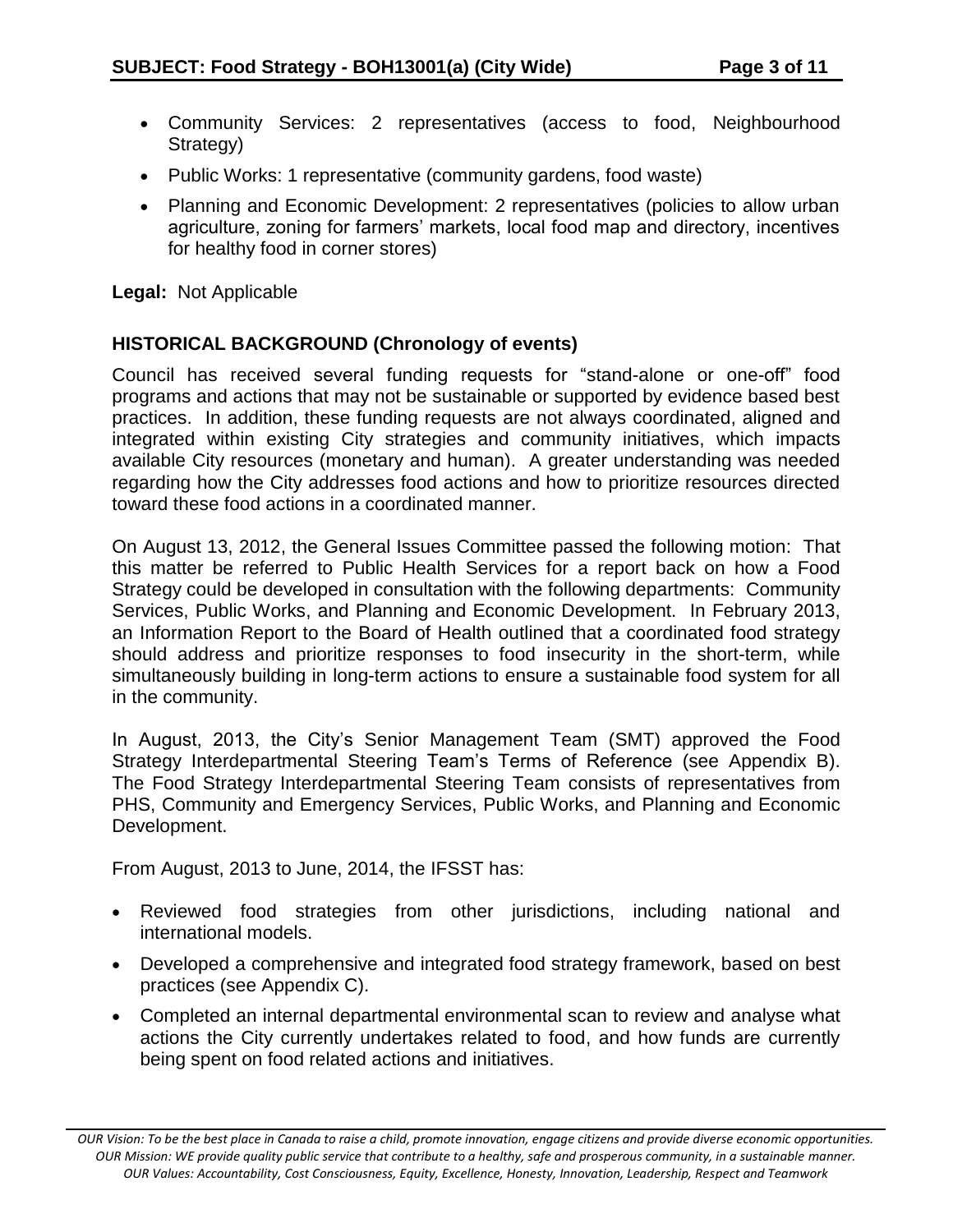Consulted and met with relevant stakeholders, including Corporate food related committees.

# **POLICY IMPLICATIONS AND LEGISLATED REQUIREMENTS**

Not Applicable

## **RELEVANT CONSULTATION**

The City's SMT has reviewed and support the recommendations outlined in this report.

The Community Food Security Stakeholders Committee have worked diligently on developing and incorporating community feedback into the *Food for All Hamilton, A Food Charter for Hamilton* since 2011, and are in full support of Board of Health endorsement of the Food Charter. To date, 26 organizations and 110 individuals have signed on as supporters of the Food Charter.

The Agriculture and Rural Affairs Advisory Committee has been informed of the Food Charter and provided feedback that has been incorporated; however, this advisory committee has not endorsed the Food Charter because they do not support the "just" principle regarding a living wage. Concern was expressed that farmers would not be able to afford to pay their farm workers a living wage and still be profitable.

PHS staff met with the Emergency Food Strategic Planning Committee, and the majority of the individual agencies from this Committee have signed on as supporters of the Food Charter. The Committee, as a whole, has not formally endorsed the Food Charter; one member felt that the Charter was outside of the scope of their organization's mandate.

The Food and Shelter Advisory Committee has formally signed on as a supporter of the Food Charter.

Paul Johnson, Director Neighbourhood and Community Initiatives, Community and Emergency Services department has been consulted regarding the community engagement process and his recommendations have formed the basis for what we intend to present and gather input on from various community stakeholders.

### **ANALYSIS AND RATIONAL FOR RECOMMENDATION (Include Performance Measurement/Benchmarking Data if applicable)**

# **Analysis of Current Food Actions and Funding by the City of Hamilton**

Best practices show that a food strategy needs to be integrated and comprehensive by including actions related to food production, processing and distribution, buying and selling, consumption and food waste. The municipality has a role in leading and supporting all of these components.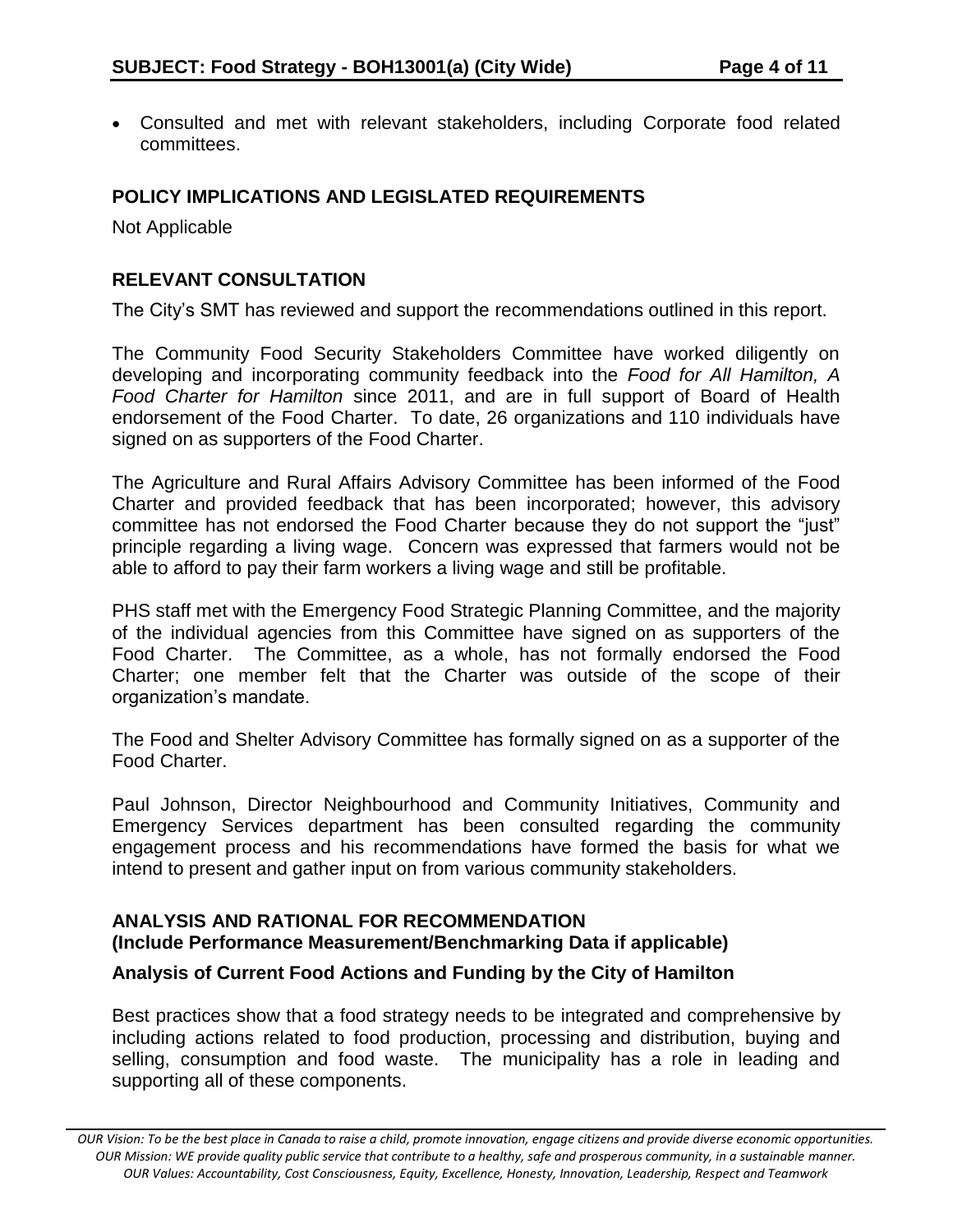The IFSST completed an internal departmental scan to determine where funds are currently spent (see Appendix D). The following discusses the themes found from the environmental scan.

#### **Food Actions by City of Hamilton Departments**

Although the City has actions related to all of the components of a comprehensive food strategy (production, process and distribution, etc.), many of these actions tend to be individual stand-alone initiatives, rather than coordinated, aligned, and integrated. Coordination and linkages between City departments and between strategic actions are starting, but not always in a formalized way. Integration of Hamilton's Food Strategy into the City's next Strategic Priorities would strengthen and build upon this coordination and align food related actions so that they are delivered in a more cost-effective and responsible manner.

#### **City Funds Allocated to Food Actions**

Annually, the City allocates approximately \$1.6 million toward food related actions. In addition, approximately 8 FTEs of City staff is allocated toward food related actions. Based on a review of best practices and the results of the environmental scan, some of the City's resources are spent on actions that are not effective, sustainable, or truly address the root cause of food insecurity (hunger due to lack of income). For example, approximately \$500,000 of City funds is given toward food banks, yet food banks only supply recipients with the equivalent of three days of food per month.

In addition, the City has a finite amount of funding that would not cover the cost of the potential food actions required to address all the needs in the City. For example, currently 90 elementary schools within Hamilton do not have a student nutrition program to provide healthy breakfast or snacks. For the City to cover the costs for these schools, it would result in \$2.7 million annual funding. Clearly, we need to shift what we are currently doing. Status quo is not working, as well as it could be – there is definite room for improvement.

#### **Actions to Move Forward**

To fully address all of the food issues facing our community, the City needs to implement the following three actions to move forward:

**1)** The City of Hamilton should ensure that food related actions are coordinated and integrated into a food systems framework

A food systems framework provides an effective evidence-based structure to guide municipal food policies and programs, across the spectrum from farm to table to compost and back again. A food systems framework will provide the guidelines/criteria to:

*OUR Vision: To be the best place in Canada to raise a child, promote innovation, engage citizens and provide diverse economic opportunities. OUR Mission: WE provide quality public service that contribute to a healthy, safe and prosperous community, in a sustainable manner. OUR Values: Accountability, Cost Consciousness, Equity, Excellence, Honesty, Innovation, Leadership, Respect and Teamwork*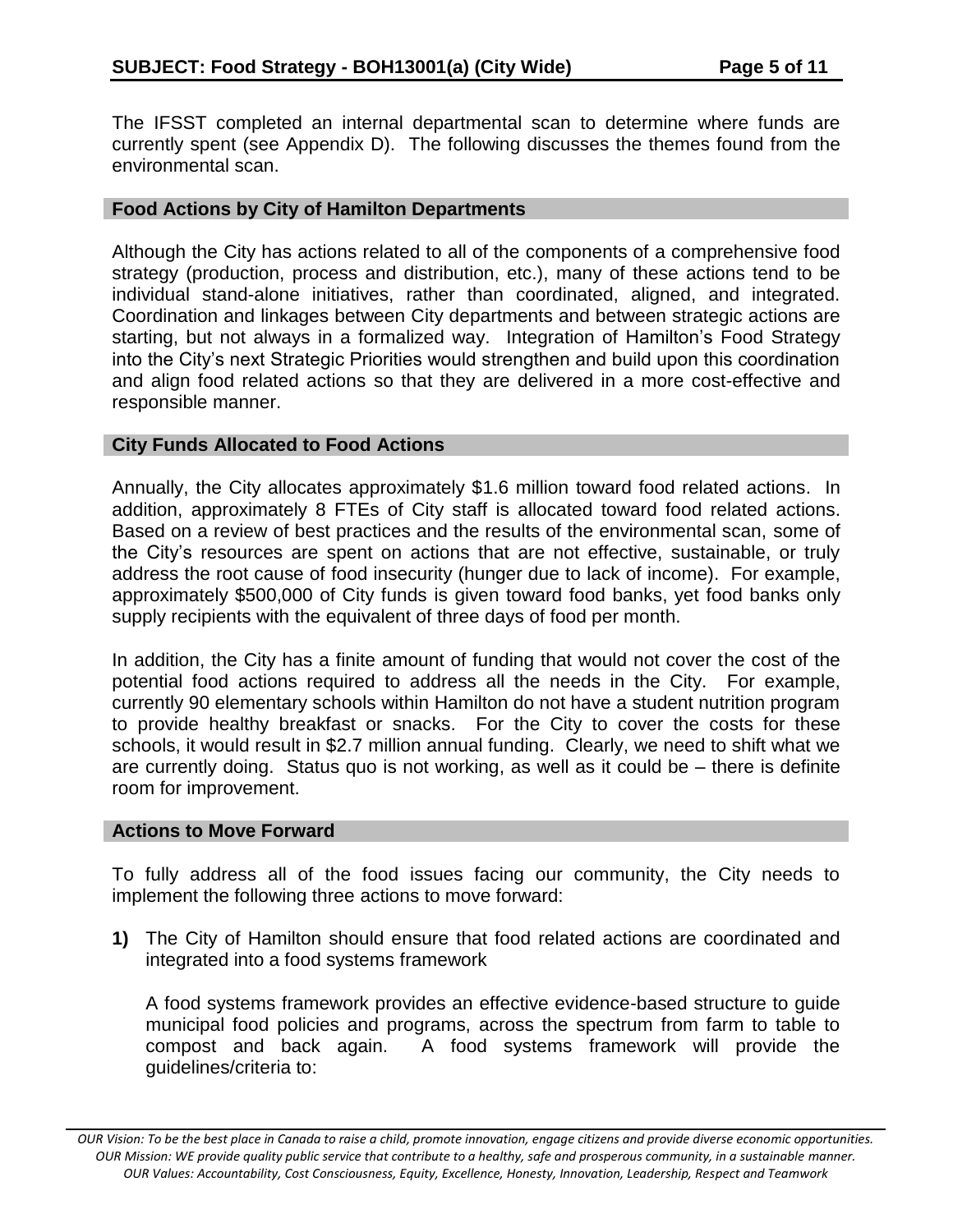- Shift City food resources and actions away from individual stand-alone initiatives to a coordinated evidence based food strategy.
- Ensure City strategies align and support each other rather than work in silos.
- Position us amongst municipal leaders who consider food as integral to building a prosperous and resilient city.
- Increase the effectiveness of how resources (monetary and human) are utilized because it considers all the individual and institutional actions that impact Hamilton's health, environment, and economy.

Other international and Canadian municipal food strategies are implementing more innovative actions at the individual, community and institutional levels. Our financial and staff resources need to shift toward innovative actions that foster capacity building, develop skills and resilience, use individual and community assets, and leverage City dollars to keep economic benefits within the City.

**2)** The City of Hamilton should shift how it funds food-related actions away from standalone charity programs and services toward policies and initiatives that help build capacity and resilience. For example, food centres provide access to healthy food in a dignified and respectful manner, offer food skills programs to develop healthy eating behaviours through hands-on gardening and cooking, and opportunities to reduce social isolation by increasing social connections. This recommendation to move toward capacity building initiatives is in agreement with the strategic directions outlined in the "*No One Goes Hungry"* report commissioned by the Emergency Food Strategic Planning Committee.

Endorsement in principle of the proposed vision, principles and goals will help set the direction of where existing municipal funding should be spent over the next 10 years in a more sustainable and cost effective approach based on best practices and alignment with other City actions. For example, addressing the food insecurity issue for single Ontario Works clients and expanding student nutrition programs could alone cost over 11 million dollars annually. This is in addition to all of the other food needs facing our community.

#### *Vision*

A City with a sustainable food system where all people at all times have economic and physical access to enough safe, nutritious food to meet their dietary needs and food preferences.

*Principles – Healthy, Sustainable, and Just*

- A Healthy food system enables the overall health and well-being of all **Hamiltonians**
- A Sustainable food system preserves and protects rural and urban agriculture
- A Just food system ensures all residents can access healthy food, and supports a living wage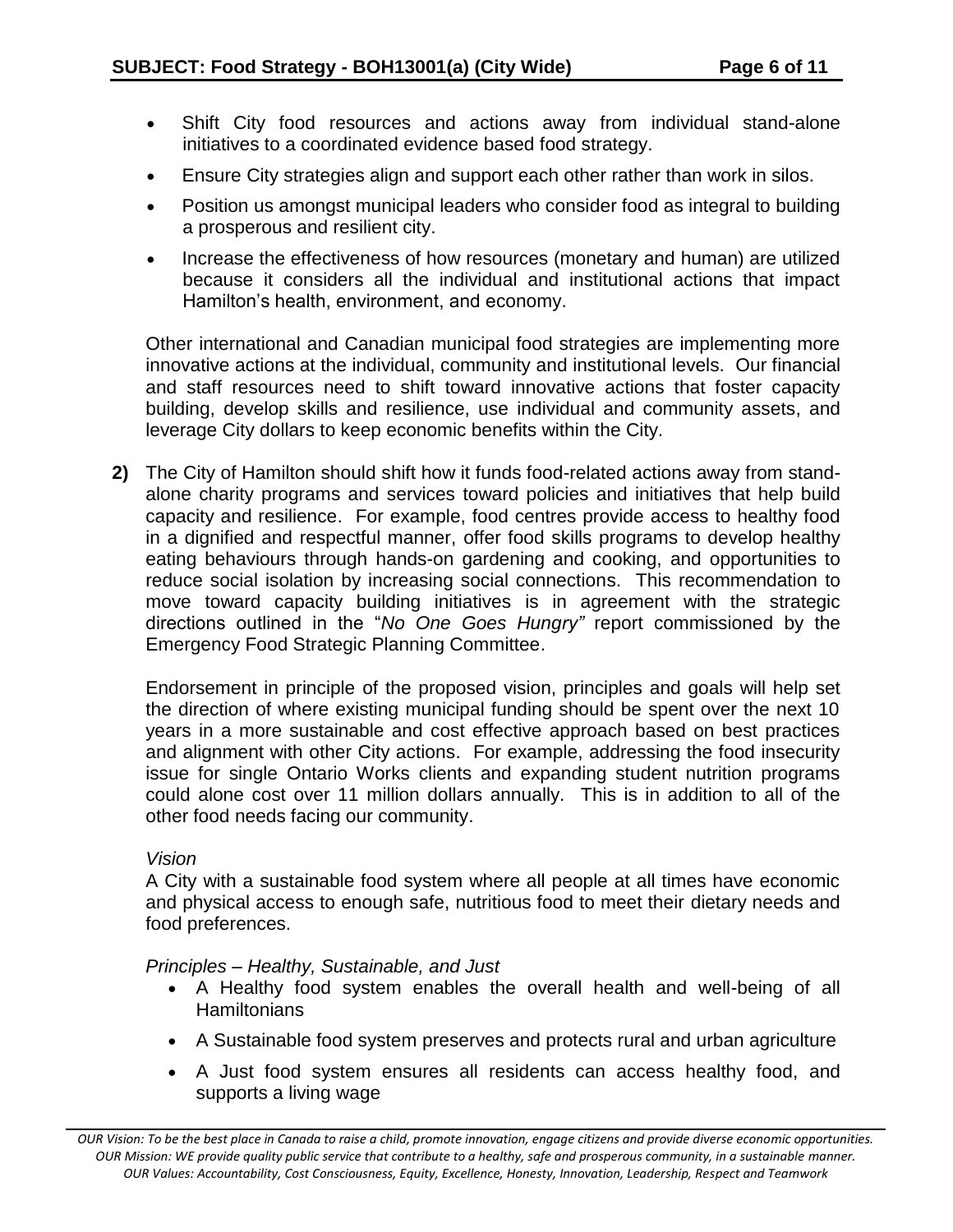### *Food Strategy Goals aligned with the Food System Framework*

The IFSST has drafted goals that align and address all of the food system components (food production, processing and distribution, buying and selling, consumption, and food waste). These evidence based goals will ensure that Hamilton has the infrastructure required to support our farming industry, improve access to healthy food, improve food skills and employability, and reduce food waste in landfills (see Appendix E).

### *Food Charter*

Given the *Food for All, A Food Charter for Hamilton* developed by the Community Food Security Stakeholder Committee has provided the basis for the vision of the Food Strategy, it should also be endorsed. The Food Charter has been vetted through City departments, the Agriculture and Rural Affairs Advisory Committee, and the Food and Shelter Committee for comments and fine-tuning, which have been incorporated into the final version.

**3)** The City of Hamilton should work with the community and other stakeholders

# *Community Engagement: Setting Community Objectives & Actions*

Community engagement will lead to a comprehensive made-in-Hamilton food strategy based on the endorsement in principle of the proposed vision, principles and goals. It is important to engage the community and other stakeholders for several reasons:

- As the Food Strategy is meant to address the food-related issues of our community, we need to ensure that our actions fit with what Hamiltonians need, and builds on their assets.
- The City of Hamilton has limited resources and is unlikely to be able to contribute additional resources in the near future. Existing resources need to be prioritized. Determining priorities for funding requires community input and support.
- The food-related needs of our community far outweigh the resources the City of Hamilton can realistically provide. The City of Hamilton alone cannot address the food-related needs of Hamiltonians. Other stakeholders need to be involved in this process so that we can align our resources and actions together to more efficiently and effectively address these needs.

The main purpose for community engagement is to consult stakeholders for feedback and validation of the proposed vision, principles, goals, and to reaffirm the vision and principles in the Food Charter. Input will be sought from a broad range of individuals and organizations on how to prioritize existing resources given the City's immediate needs and capacity and to prioritize actions over the long-term should current resources change.

*OUR Vision: To be the best place in Canada to raise a child, promote innovation, engage citizens and provide diverse economic opportunities. OUR Mission: WE provide quality public service that contribute to a healthy, safe and prosperous community, in a sustainable manner. OUR Values: Accountability, Cost Consciousness, Equity, Excellence, Honesty, Innovation, Leadership, Respect and Teamwork*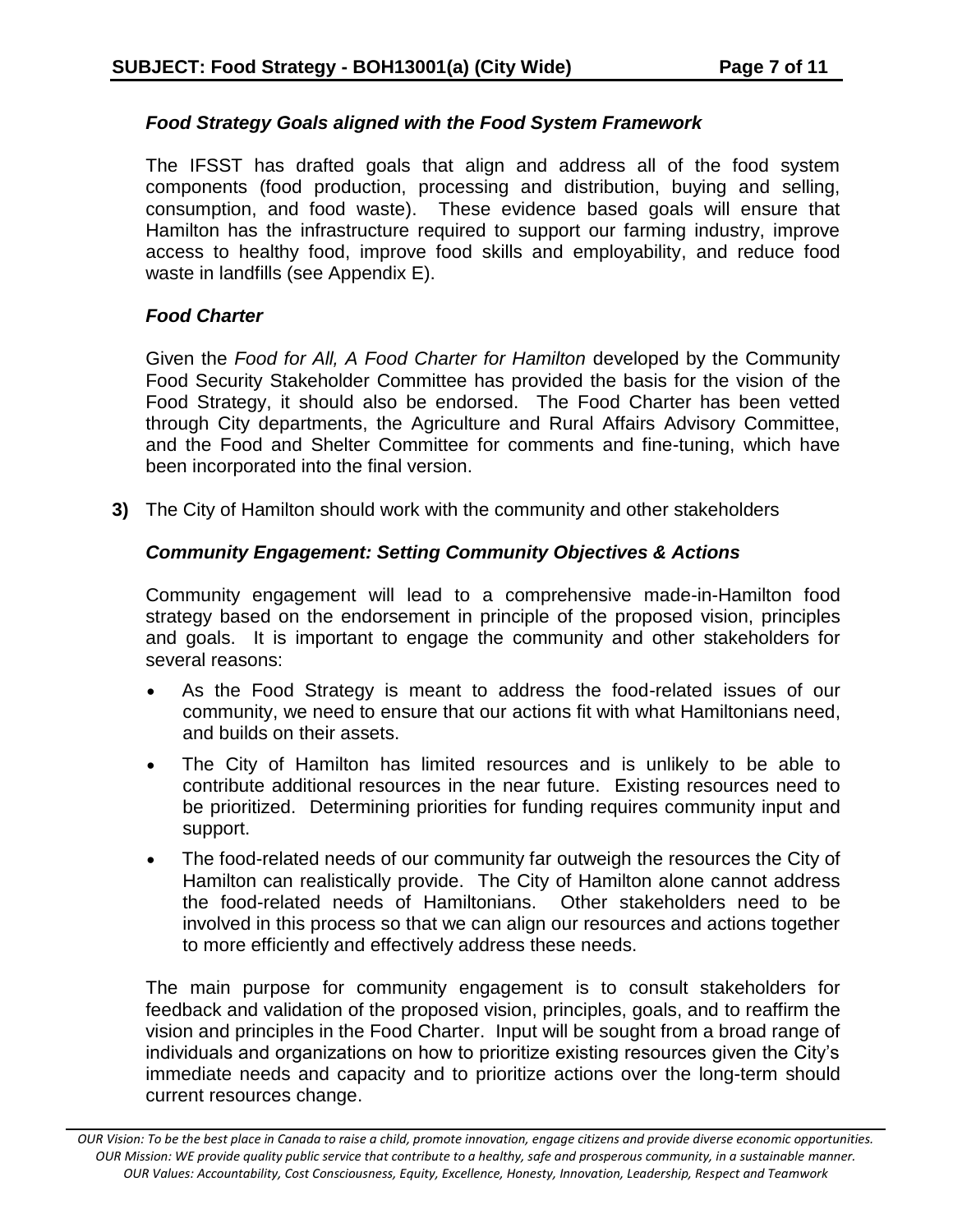Once the proposed vision, principles and goals are reaffirmed by stakeholders, objectives and actions will be developed. The actions will be based on:

- The best available evidence, given that other cities' food strategies are forging new ground and working to transform existing social, political and economic structures that have been in place for many years. We need to be openminded to be courageous and innovative.
- The Hamilton context, including our assets, needs and capacity will be an essential consideration of whether actions are feasible and realistic.
- Consideration will be given to a strong alignment with the City's Strategic Plan and other City strategies (e.g. housing, transit, Vision 2050).

The proposed actions will be prioritized based on available resources, importance and time (short, mid and long-term). Clear parameters will be outlined to stakeholders – what is within the realm of municipal jurisdiction and what community partners, businesses and citizens can do.

# *Food Strategy Advisory Committee*

Currently, there are several City committees that impact how Hamilton allocates resources toward food actions and initiatives. Three separate advisory committees with food related mandates currently report to Council:

- The Community Food Security Stakeholder Committee reports to the Board of Health,
- The Food and Shelter Advisory Committee reports to Community and Emergency Services, and
- The Agriculture and Rural Affairs Advisory Committee reports to Planning and Economic Development.

The Food Strategy will benefit from an advisory committee with representation from all of the stakeholders within the food system sitting at the same table to oversee the community process to finalize the objectives, actions, timelines and responsibility. In addition, indicators to monitor and evaluate the Food Strategy will need to be developed and stakeholder commitment is critical to ensure evaluation occurs.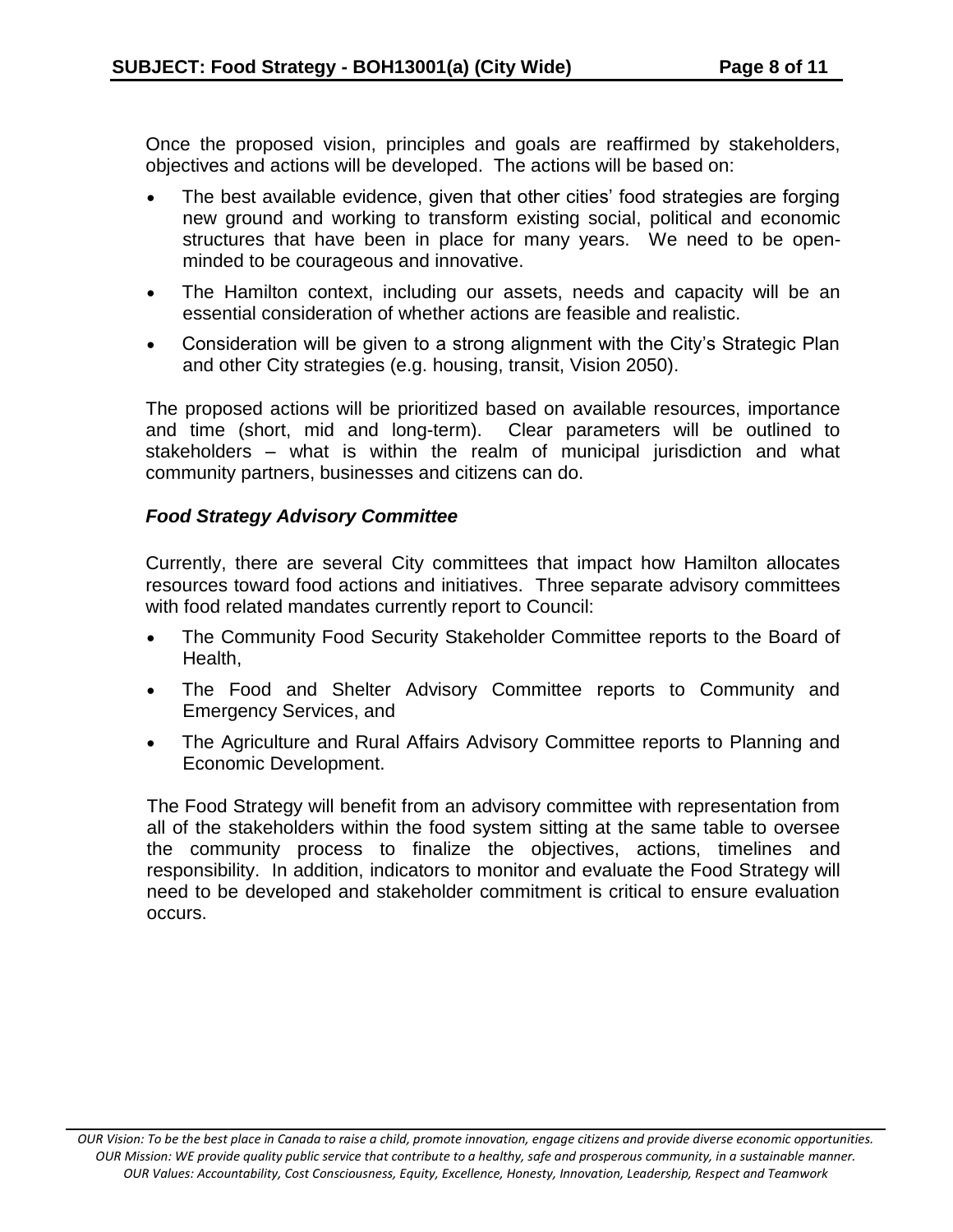# **ALTERNATIVES FOR CONSIDERATION**

# **(Include Financial, Staffing, Legal and Policy Implications and Pros and Cons for each alternative)**

**Option 1:** Not support a coordinated and comprehensive food strategy that is based on a food systems framework. This option would result in actions at the individual, community, and institutional levels that are not sustainable, effective, or the best use of limited City resources.

**Financial:** The specific impact is unknown. However, an increased financial impact is anticipated due to decisions for funding food actions that are not coordinated. This will result in inefficient use of resources by supporting projects that are not financially sustainable and increase the risk of resource duplication. In addition, the negative health consequences on the community's most vulnerable would have increased financial costs, as outlined in the report. Following this approach would not be consistent with the City's strategic vision and goals, or the values of excellence, accountability, and cost-consciousness.

**Staffing:** Anticipate increased staffing requirements due to possible duplication of resources and increased staffing to plan, implement and evaluate uncoordinated food actions. Details unknown at this time; however, impacts would be similar to the financial impacts noted above. In addition, the negative consequences on the community's health may lead to increased staffing related to other community supports for those with poor health.

#### **Legal:** No legal implications

**Policy:** The specific policy implications are unknown; however, requests from community stakeholders regarding food actions may require the review of existing policies, or the creation of new policies.

**Option 2:** Not support community engagement (i.e. Stage Two of the Food Strategy Planning process). This option would result in a food strategy that restricts community stakeholders' input and support, which impacts the effectiveness of the Food Strategy.

**Financial:** No immediate financial implications; however, continued funding of food actions without ensuring community stakeholders' support may lead to less efficient use of resources and is not consistent with the City's values of accountability, excellence or cost-consciousness.

**Staffing:** Staffing may not be allocated to food actions that are supported by best practice evidence and community need. In addition, not engaging the community will limit the opportunity to engage valuable community stakeholders to contribute their assets and resources to a collaborative food strategy.

*OUR Vision: To be the best place in Canada to raise a child, promote innovation, engage citizens and provide diverse economic opportunities. OUR Mission: WE provide quality public service that contribute to a healthy, safe and prosperous community, in a sustainable manner. OUR Values: Accountability, Cost Consciousness, Equity, Excellence, Honesty, Innovation, Leadership, Respect and Teamwork*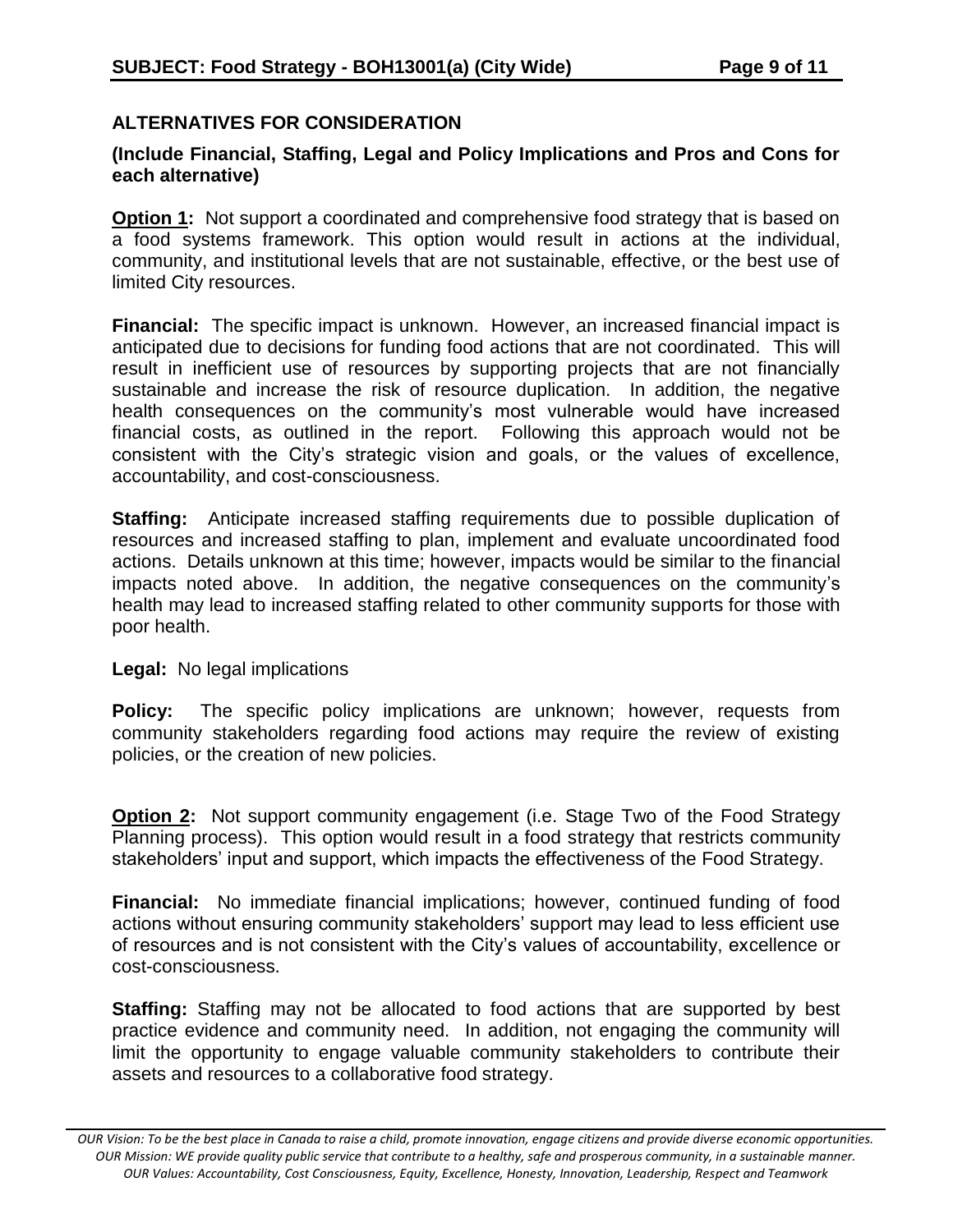**Legal:** No legal implications

**Policy Implications:** No policy implications

# **ALIGNMENT TO THE 2012 – 2015 STRATEGIC PLAN**

### **Strategic Priority #1**

A Prosperous & Healthy Community

*WE enhance our image, economy and well-being by demonstrating that Hamilton is a great place to live, work, play and learn.*

### **Strategic Objective**

- 1.1 Continue to grow the non-residential tax base.
- 1.2 Continue to prioritize capital infrastructure projects to support managed growth and optimize community benefit.
- 1.5 Support the development and implementation of neighbourhood and City wide strategies that will improve the health and well-being of residents.
- 1.6 Enhance Overall Sustainability (financial, economic, social and environmental).

# **Strategic Priority #2**

Valued & Sustainable Services

*WE deliver high quality services that meet citizen needs and expectations, in a cost effective and responsible manner.*

# **Strategic Objective**

2.2 Improve the City's approach to engaging and informing citizens and stakeholders.

# **Strategic Priority #3**

Leadership & Governance

WE work together to ensure we are a government that is respectful towards each other *and that the community has confidence and trust in.*

# **Strategic Objective**

3.1 Engage in a range of inter-governmental relations (IGR) work that will advance partnerships and projects that benefit the City of Hamilton.

# **APPENDICES AND SCHEDULES ATTACHED**

Appendix A to Report BOH13001(a) – Food for All – A Food Charter for Hamilton

Appendix B to Report BOH13001(a) – Food Strategy Inter-departmental Steering Team – Terms of Reference

Appendix C to Report BOH13001(a) – Food Systems Framework

*OUR Vision: To be the best place in Canada to raise a child, promote innovation, engage citizens and provide diverse economic opportunities. OUR Mission: WE provide quality public service that contribute to a healthy, safe and prosperous community, in a sustainable manner. OUR Values: Accountability, Cost Consciousness, Equity, Excellence, Honesty, Innovation, Leadership, Respect and Teamwork*